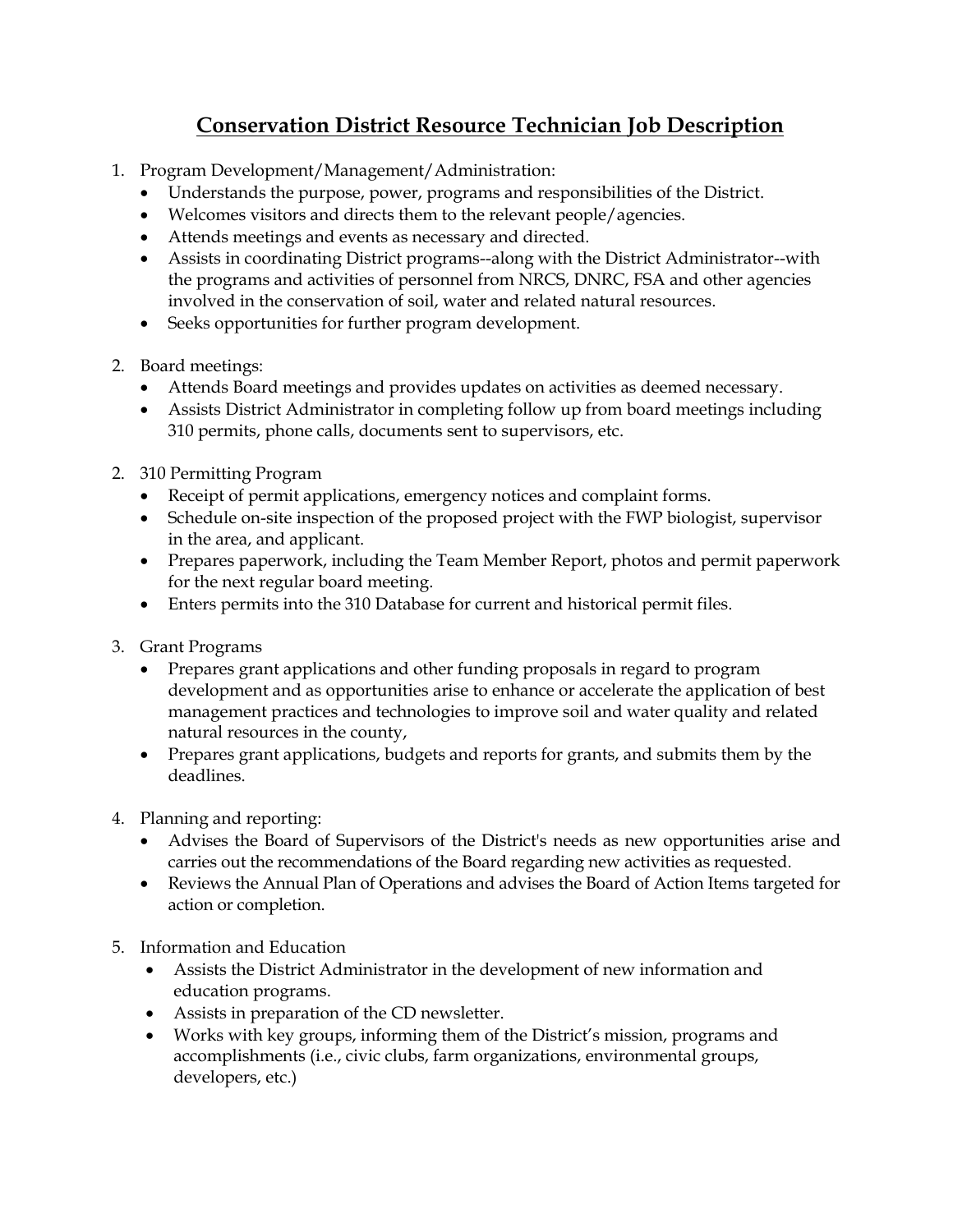- Helps arrange technical tours, workshops and programs for land users interested in improving soils, water and related natural resources. Seeks cooperation and collaboration with conservation partners in planning and implementing these events.
- 6. Technical
	- Explains planning and application of conservation practices and how they improve soil and water quality to landowners and land managers.
	- Advises land users about programs available to provide technical and financial assistance for applying conservation practices on their land.
- 7. Work with Partners
	- Assists partnership staff with information and education about conservation programs available to address resource concerns of land users.

Position Requirements

- College degree strongly preferred, however, extensive experience in a similar position will be considered. College degree in agriculture, natural resources or extensive technical experience in a related field desirable.
- Ability to communicate effectively, both orally and in writing, including a thorough knowledge of English grammar, spelling and punctuation rules.
- Ability to prioritize efforts and efficiently manage time independently to accomplish a variety of tasks.
- Ability to work with persons from many other organizations, agencies and groups in a professional manner to project a favorable image of the District.
- Ability to use a computer for word processing and data management.
- This position will be part to full-time with hours approved by the Conservation District Board and the District Administrator. Limited attendance at night meetings or weekend activities may be necessary. The Supervisors determine policies on compensatory time as needed.
- Travel outside the office and the county on behalf of the District will be necessary and will be reimbursed at the State rate.
- A valid driver's license is required.

## Supervisory Relationships

This position is under the direct supervision of the Conservation District Administrator. Performance appraisals of this employee and decisions regarding the salary and other compensation, disciplinary actions and termination of employment are the responsibility of the Lewis & Clark Conservation District Administrator and the Board of Supervisors. The Supervisors will determine the incumbent's work schedule. Paid holidays, vacation leave, sick leave, leaves of absence and employee conduct will follow the Lewis and Clark Conservation District Personnel Policy.